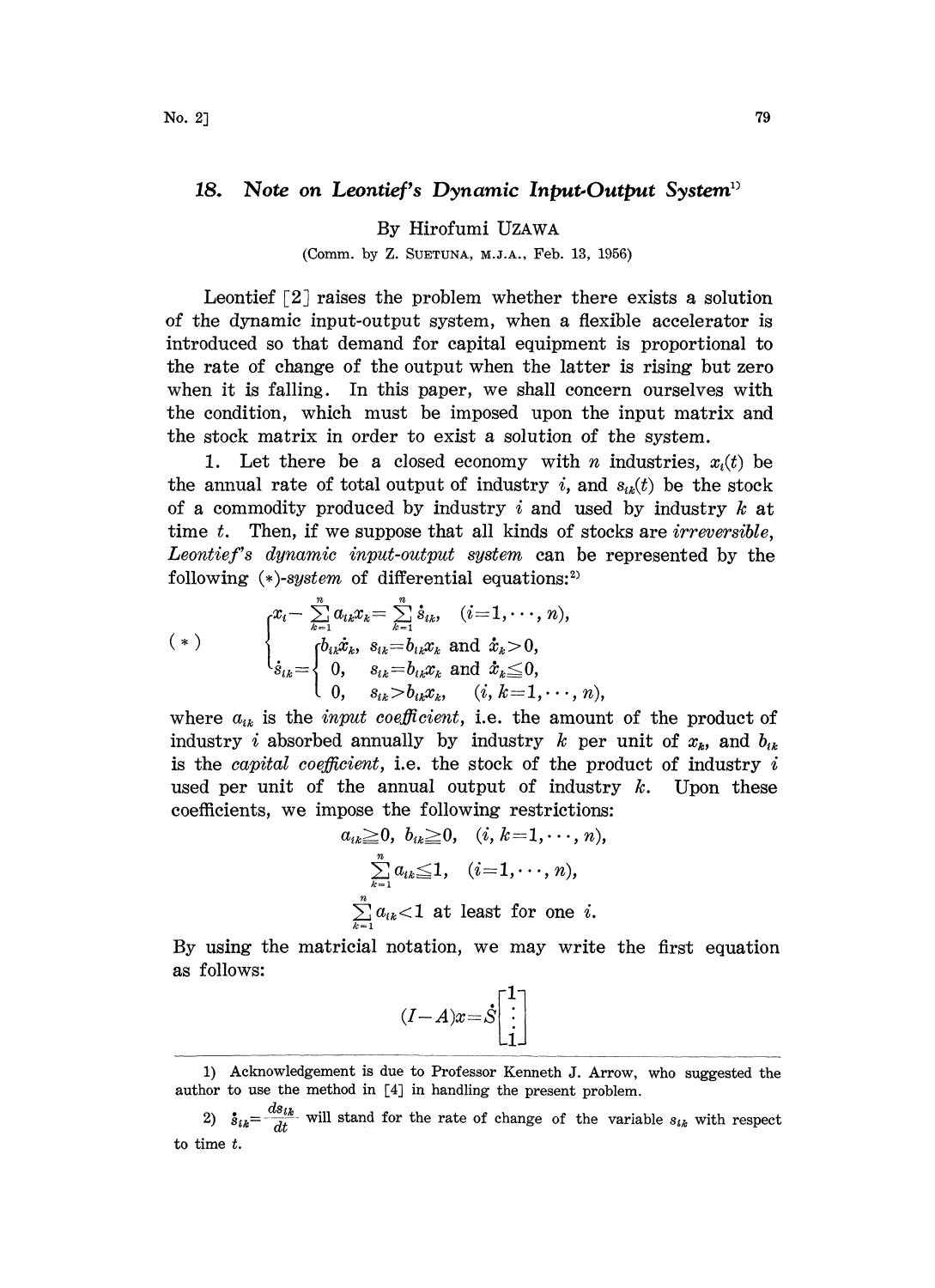$B_0$  B. Eq. and H. Uzawa  $B_1$  and  $B_2$  is the set of  $B_3$  is the set of  $B_4$  is the set of  $B_2$  is the set of  $B_3$  is the set of  $B_4$  is the set of  $B_4$  is the set of  $B_4$  is the set of  $B_4$  is the set of  $B_4$ 

where  $x=[x_i]$  is the output vector,  $S=[s_{ik}]$  the stock matrix and I, A are  $n \times n$  matrices:

$$
I = \begin{bmatrix} 1 & 0 \\ \cdot & \cdot \\ 0 & 1 \end{bmatrix}, \qquad \qquad A = \begin{bmatrix} a_{ik} \end{bmatrix}.
$$

By an initial position  $(x^0, S^0)$  of the  $(*)$ -system we shall mean only a pair of an *n*-vector  $x^0 = [x_i^0]$  and an  $n \times n$  matrix  $S^0 = [s_{ik}^0]$ such that

 $x_i^0 \geq 0$ ,  $s_{ik}^0 \geq 0$  and  $s_{ik}^0 \geq b_{ik}x_k^0$ ,  $(i, k=1,\dots, n)$ .

A solution  $(x(t), S(t))$  of the  $(*)$ -system with some initial position  $(x^0, S^0)$  is said to be regular, when the following condition is satisfied:

If  $x_i(t) = 0 \quad (\nu=1, 2, \dots)$  for some sequence  $\{t_{\nu}\}\$  such that  $t_{\nu} > 0$ and lim  $t=0$ , then there exists a positive number  $\bar{t}$  such that  $\dot{x}_i(t)=0$ for  $0 < t < \bar{t}$ .

2. Let  $I^0$  be a set of pairs of indices  $(i, k)$  and  $II^0$  be the set of pairs of indices which do not belong to  $I^0$ . Then, by the  $(I^0, I I^0)$ system will be meant the following system of differential equations for the unknowns  $x_1, \dots, x_n$ :

$$
x_i-\sum_{k=1}^n a_{ik}x_k=\sum_{k=1}^n b_{ik}^0\ \text{max}\ (\dot{x}_k, 0),\ (i=1,\cdots,n),
$$

where

$$
b_{ik}^0 = \begin{cases} b_{ik}, & (i, k) \in I^0, \\ 0, & (i, k) \in II^0. \end{cases}
$$

With the matricial notation, we have<sup>3)</sup>

$$
(I-A)\cdot x = B^0 \cdot \max (x, 0)
$$

or

$$
x = C \cdot \max (x, 0),
$$

where

$$
B^0 = [b_{ik}^0]
$$
 and  $C = (I - A)^{-1}B^0$ .

By the theorem of Frobenius,<sup>4</sup>  $(I-A)$  is non-singular and the components of  $(I-A)^{-1}$  are all non-negative, so that the components of C are non-negative. of C are non-negative.

For any initial position  $(x^0, S^0)$ , let  $I^0$  and  $II^0$  be as follows:

$$
I^0 = \{ (i, k); \quad s_{ik}^0 = b_{ik} x_{ik}^0 \},
$$
  
\n
$$
II^0 = \{ (i, k); \quad s_{ik}^0 > b_{ik} x_{ik}^0 \}.
$$

 $II^0 = \{(i, k); s_{ik}^0 > b_{ik} x_k^0\}.$ <br>Then the  $(I^0, II^0)$ -system is said to be *associated with* the  $(*)$ -system at  $(x^0, S^0)$ .

Concerning the solutions of the  $(*)$ -system and of the associated  $(I^0, II^0)$ -system, we have obviously the following

<sup>3)</sup> Max  $(x, 0)$  will represent the vector  $\xi = [\xi_i]$ , where  $\xi_i = \max(\dot{x}_i, 0)$ .

<sup>4)</sup> Cf. Wielandt [5].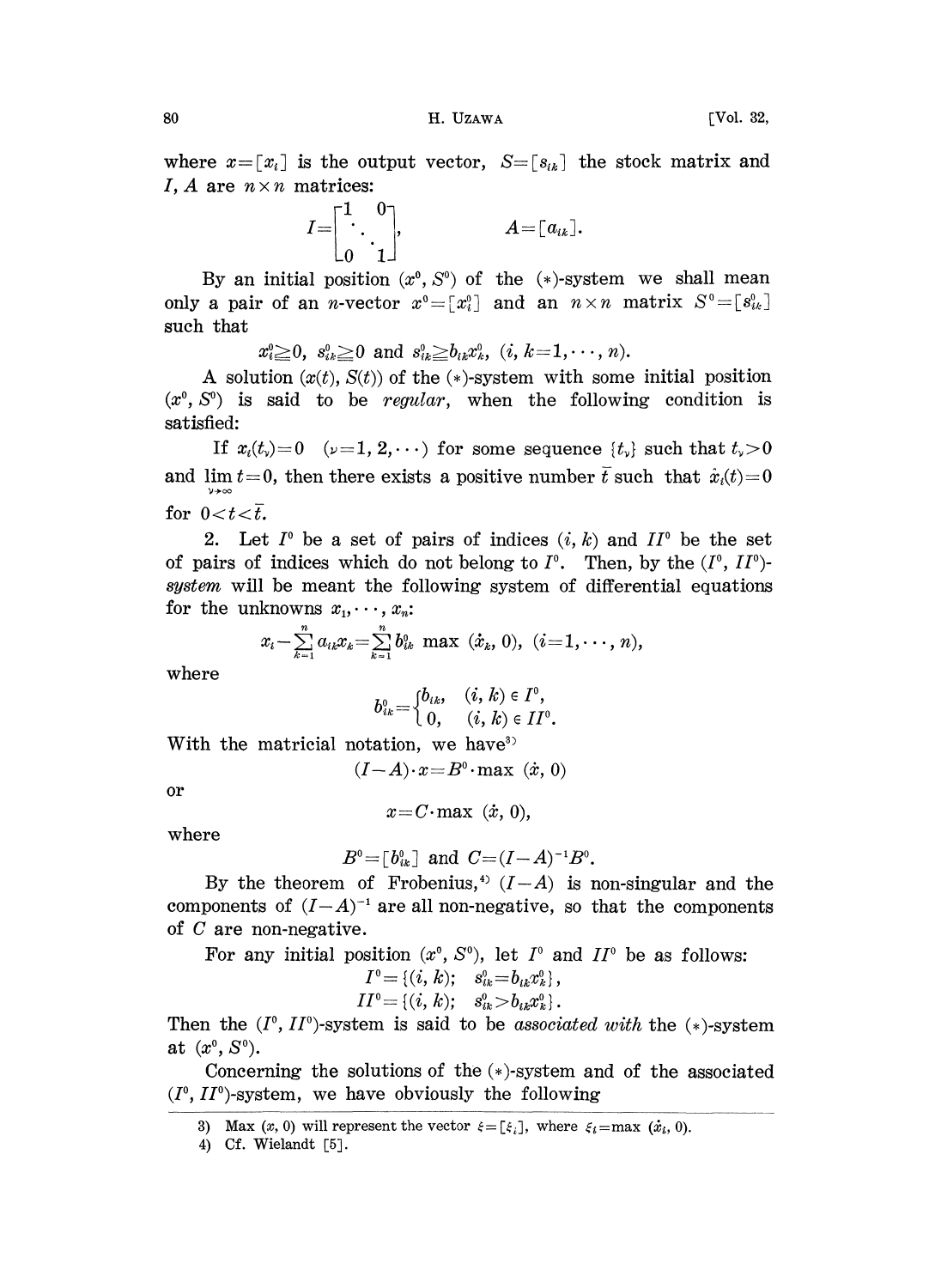Theorem 1. For any initial position  $(x^0, S^0)$ , the  $(*)$ -system has a regular solution in the small neighborhood, if and only if the associated  $(I^{\circ}, I^{\circ})$ -system has a regular solution in the small neighborhood of the initial position  $x^{\circ}$ . In this case, both solutions  $x(t)$  do coincide.

If there exists a solution of the  $(I^0, I^0)$ -system with an initial position  $x^0$ , then we must have

$$
x^{\scriptscriptstyle 0}\in [\,C\,],
$$

where  $\lceil C \rceil$  is the set of all vectors x such that<sup>5)</sup>

$$
x{=}C\xi, \quad \xi{\geq}0.
$$

Hence an initial position  $x^0$  is said to be *admissible*, if  $x^0$  belongs to the set  $\lceil C \rceil$ . If  $x^{\circ}$  is admissible, we naturally have  $x^{\circ} \geq 0$ .

3. We shall consider the case, in which the matrix  $B^0$  is nonsingular. In this case, the  $(I^0, II^0)$ -system can be written as follows: max  $(x, 0) = \Gamma x$ , where  $\Gamma = C^{-1}$ .

An initial position  $x^0$  is admissible if and only if  $Tx^0 \ge 0$ .

A non-singular matrix C is said to be retrograde, if, for the inverse matrix  $\Gamma = [\gamma_{ik}]$  of C, the inequation

| $\Gamma^{-} \gamma_{i_1 \nu}$ | $\Gamma$ $\gamma_{i,i}$                                              | $\cdots$ $\gamma_{i_1 i_s}$ $\lnot$ |                |
|-------------------------------|----------------------------------------------------------------------|-------------------------------------|----------------|
|                               | $\geq$                                                               |                                     |                |
|                               | $\mathcal{L}^{\text{max}}$                                           |                                     |                |
| $\perp \gamma_{i,\nu} \perp$  | $\mathcal{L}$ $\gamma_{i_s i_1} \cdots \gamma_{i_s i_s} \mathcal{L}$ |                                     | - $\sigma_s$ - |

has a non-negative solution  $(\sigma_1,\dots,\sigma_s)$  for any  $s, i_1,\dots,i_s$  and  $\nu=j_1$ ,  $\cdots$ ,  $j_{n-s}$  such that

 ${i_1,\dots, i_s, j_1,\dots, j_{n-s}} = {1,\dots, n}.$ 

In the case of  $n=2$ , a matrix C with non-negative elements is retrograde, if and only if the determinant of C is negative: det  $C < 0$ . Since det  $(I - A) > 0$ , this is equivalent to det  $B^0 < 0.6$ 

In the case of  $n=2$  or 3, a retrograde matrix with non-negative elements is negative-Hicksian.

With respect to the solvability of the  $(I^0, II^0)$ -system, we can obtain the following

Theorem 2. Let  $C=(I-A)^{-1}B^0$  be non-singular. If there exists a solution of the  $(I^0, II^0)$ -system for any admissible initial position, then the matrix C is retrograde.

*Proof.* Let  $x(t)$  be a solution of the  $(I^0, II^0)$ -system with an initial position  $x^0$  such that  $Tx^0 = \xi^0$ , where

$$
\xi_{i_{\nu}}^0=0 \qquad (\nu=1,\cdots,s),\n\xi_{j_{\nu}}^0>0 \qquad (\nu=1,\cdots,n-s).
$$

<sup>5)</sup> We write as usual  $x \geq y$  for vectors x and y, when  $x_i \geq y_i$  for  $i=1,\dots, n$ .

<sup>6)</sup> Cf. Georgescu-Roegen [lJ.

<sup>7)</sup> Cf. Samuelson [3].